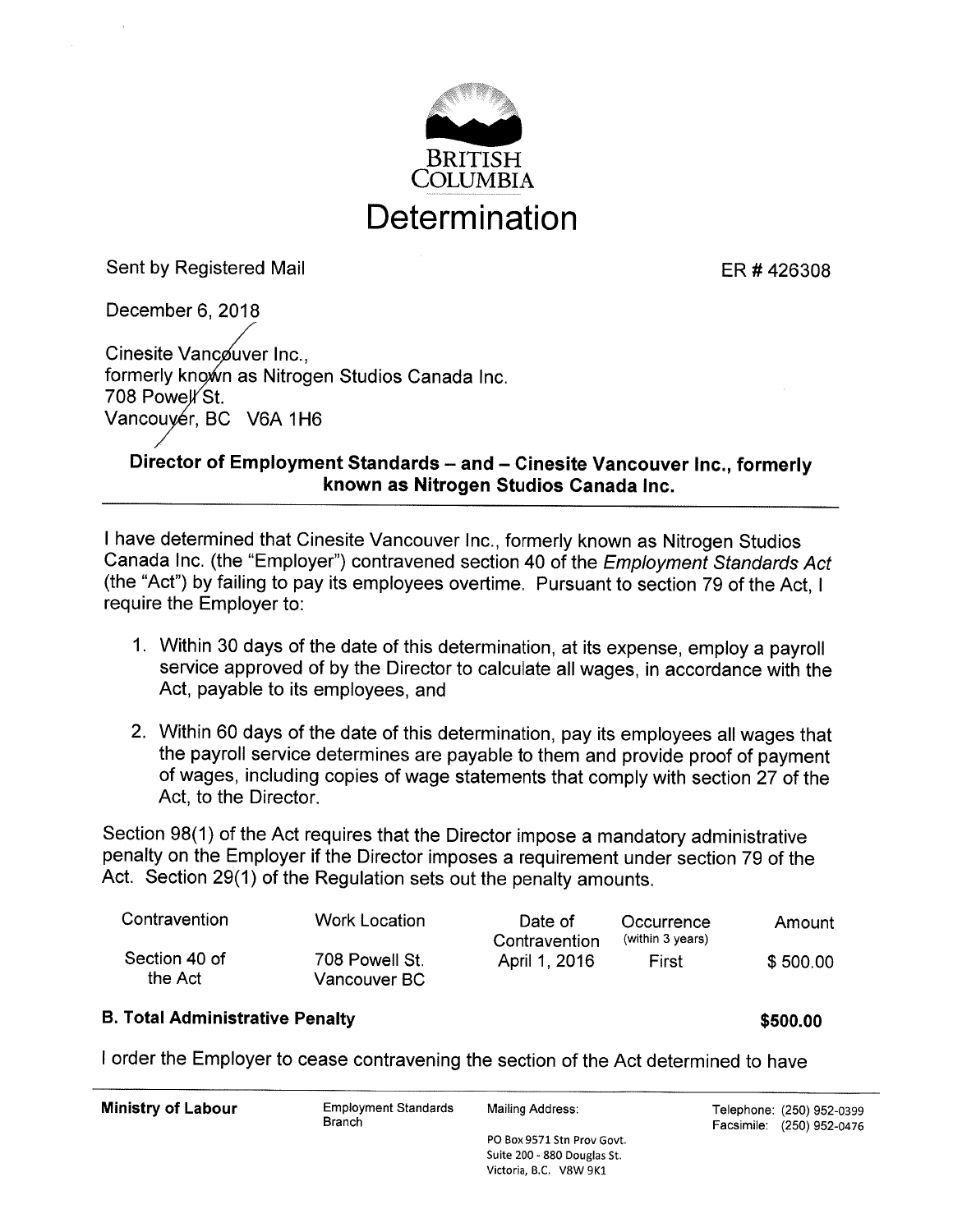been contravened and to comply with all of the requirements of the Act and Regulation. <sup>I</sup>order Cinesite Vancouver lnc., formerly known as Nitrogen Studios Canada Inc. to pay \$500.00. Please send a certified cheque or money order payable to the Director of Employment Standards, P.O. Box 9570, Stn Prov Govt, Victoria, 8.C., V8W gK1, within five working days. The administrative penalty is not subject to statutory deductions.

Under the Act, directors and officers who authorize, permit, or acquiesce in the Employer's contravention of the Act are also liable for the total administrative penalty amount.

In accordance with section 101 of the Act, the Director may publish information relating to contraventions of the Act or Regulation including the identity of persons named in a Determination.

Lurin

Rodney J. Strandberg Delegate of the Director of Employment Standards

cc: Antony Hunt, Rodger Director 708 Powell St. Vancouver, BC V6A 1H6

> c/o Registered and Records Office 20<sup>th</sup> Floor, 250 Howe St. Vancouver, BC V6C 3RB

Nicole Stinn, CEO and President 708 Powell St. Vancouver, BC V6A 1H6

Barry Dong, Counsel for the Employer

The Complainant

#### Appeal lnformation

Should you wish to appeal this Determination, your appeal must be delivered to the Employment Standards Tribunal by 4:30 pm on January 14, 2019.

The Employment Standards Tribunal is separate and independent from the Employment Standards Branch. lnformation on how to appeal a Determination can be found on the Tribunal's website at www.bcest.bc.ca or by phone at (604) 775-3512.

Duncan Rodger, Director 708 Powell St. Vancouver, BC V6A 1H6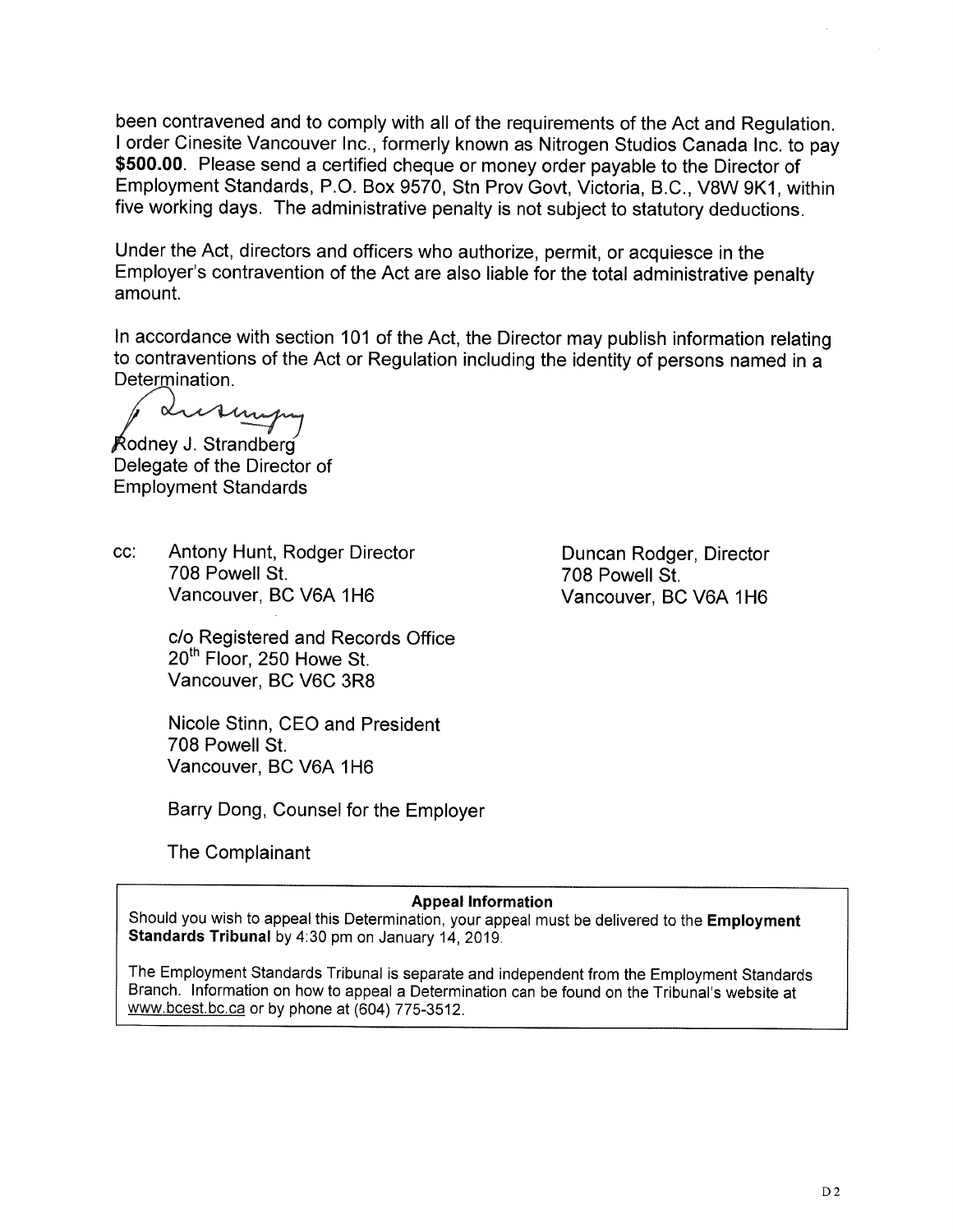## NOTICE TO DIRECTORS / OFFICERS

lf a director/officer of the company that is the subject of the attached Determination disputes any of the findings contained in the Determination, he or she should ensure that the company files an appeal within the appeal period noted in the Determination

lf the Determination against the company is not appealed, or is appealed and confirmed by the Employment Standards Tribunal, the Employment Standards Branch will commence collection proceedings if voluntary payment is not made. lf the Employment Standards Branch has difficulty collecting against the company, proceedings will be commenced against the directors/officers of the company for the amount of their personal liability as set out in the Act. A director or officer may also be held liable for a penalty imposed on the company if he or she authorized, permitted, or acquiesced in the company's contravention.

lf a Determination is issued against a director/officer of a company, the director/officer may not argue the merits of the Determination against the company by appealing the director/officer Determination.

There are only three grounds on which a Determination made against a director/officer may be appealed:

- 1) That the person appealing was not a director/officer of the company at the time wages were earned or should have been paid;
- 2) That the calculation of the director/officer's personal liability is incorrect; and/or,
- 3) That the director/officer should not be liable for the penalty, where a penalty has been imposed, on the grounds that he or she did not authorize, permit or acquiesce in the company's contravention.

The Employment Standards Branch obtains information about directors and officers from the Registrar of Companies through BC Online. lf information regarding a director or officer's standing with a company is not current with the Registrar of Companies it is his or her responsibility to provide updated information to the Employment Standards Branch.

#### **EMPLOYMENT STANDARDS ACT** (excerpts)

#### Section 96: Corporate officer's liability for unpaid wages

- <sup>96</sup>(1) A person who was a director or officer of a corporation at the time wages of an employee of the corporation were earned or should have been paid is personally liable for up to 2 months' unpaid wages for each employee.
	- (2) Despite subsection (1), a person who was a director or an officer of a corporation is not personally liable for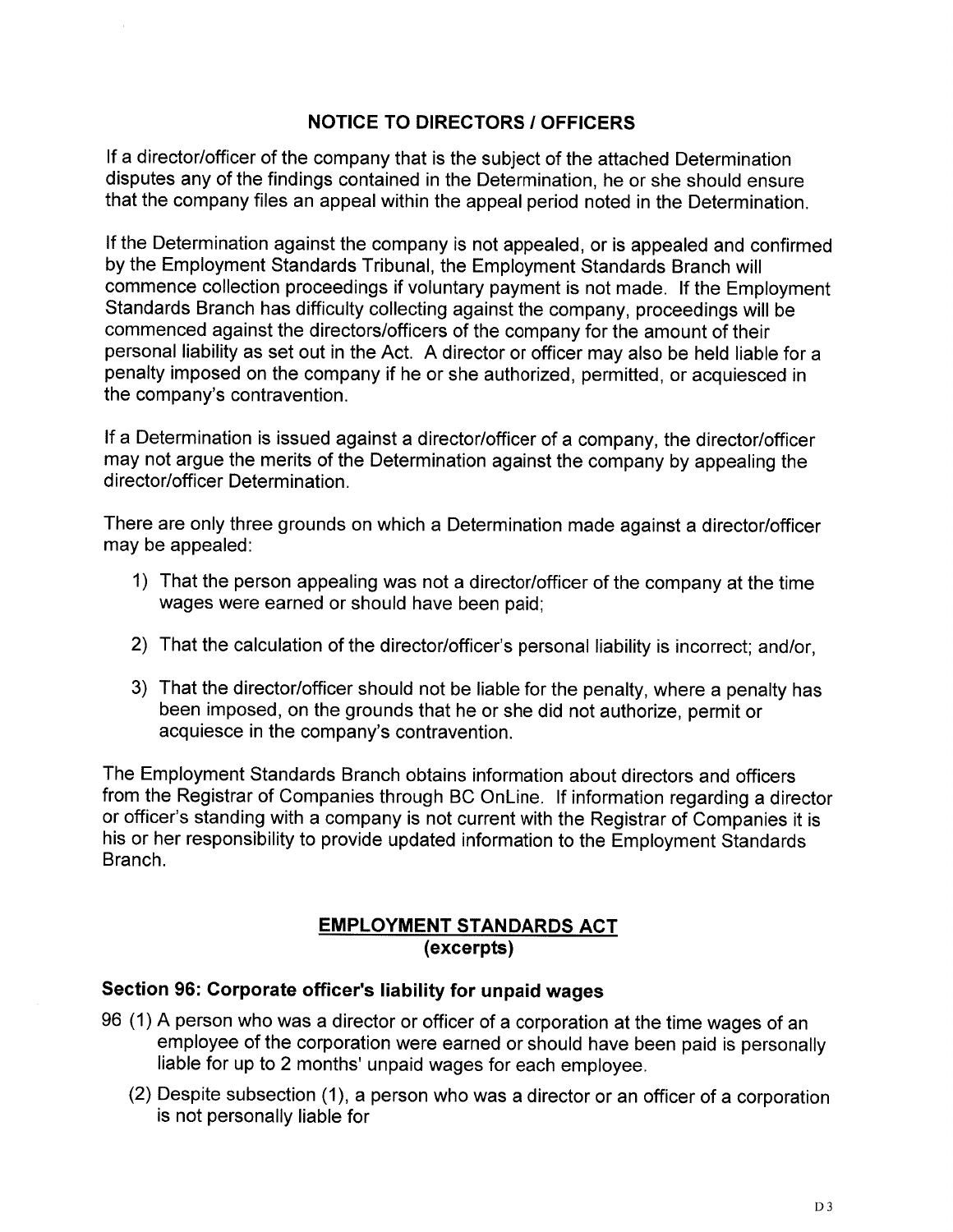- (a) any liability to an employee under section 63, termination pay or money payable in respect of individual or group terminations, if the corporation is in receivership,
- (b) any liability to an employee for wages, if the corporation is subject to action under section 427 of the Bank Act (Canada) or to a proceeding under an insolvency Act,
- (c) vacation pay that becomes payable after the director or officer ceases to hold office, or
- (d) money that remains ín an employee's time bank after the director or officer ceases to hold office.
- (2.1) If a corporation that is a talent agency has received wages from an employer on behalf of an employee and fails to pay those wages, less any fees allowed under the regulations, to the employee within the time required under the regulations,
	- (a) a person who was a director or officer of the corporation at the time the wages were received is personally liable for the amount received by the corporation from the employer, less any fees allowed under the regulations, and
	- (b) that amount is considered for the purposes of subsection (3) to be unpaid wages.
	- (3) This Act applies to the recovery of the unpaid wages from a person liable for them under subsection (1) or (2.1).

## Section 98: Monetary penalties

- <sup>98</sup>(1) In accordance with the regulations, a person in respect of whom the director makes a determination and imposes a requirement under section 79 is subject to a monetary penalty prescribed by the regulations.
	- (1.1) A penalty imposed under this section is in addition to and not instead of any requirement imposed under section 79.
	- (1.2) A determination made by the director under section 79 must include a statement of the applicable penalty.
		- Q) ft a corporation contravenes a requirement of this Act or the regulations, an employee, officer, director or agent of the corporation who authorizes, permits or acquiesces in the contravention is also liable to the penalty.
		- (3) A person on whom a penalty is imposed under this section must pay the penalty whether or not the person
			- (a) has been convicted of an offence under this Act or the regulations, or
			- (b) is also liable to pay a fine for an offence under section 125.
		- (4) A penalty imposed under this Part is a debt due to the government and may be collected by the director in the same manner as wages.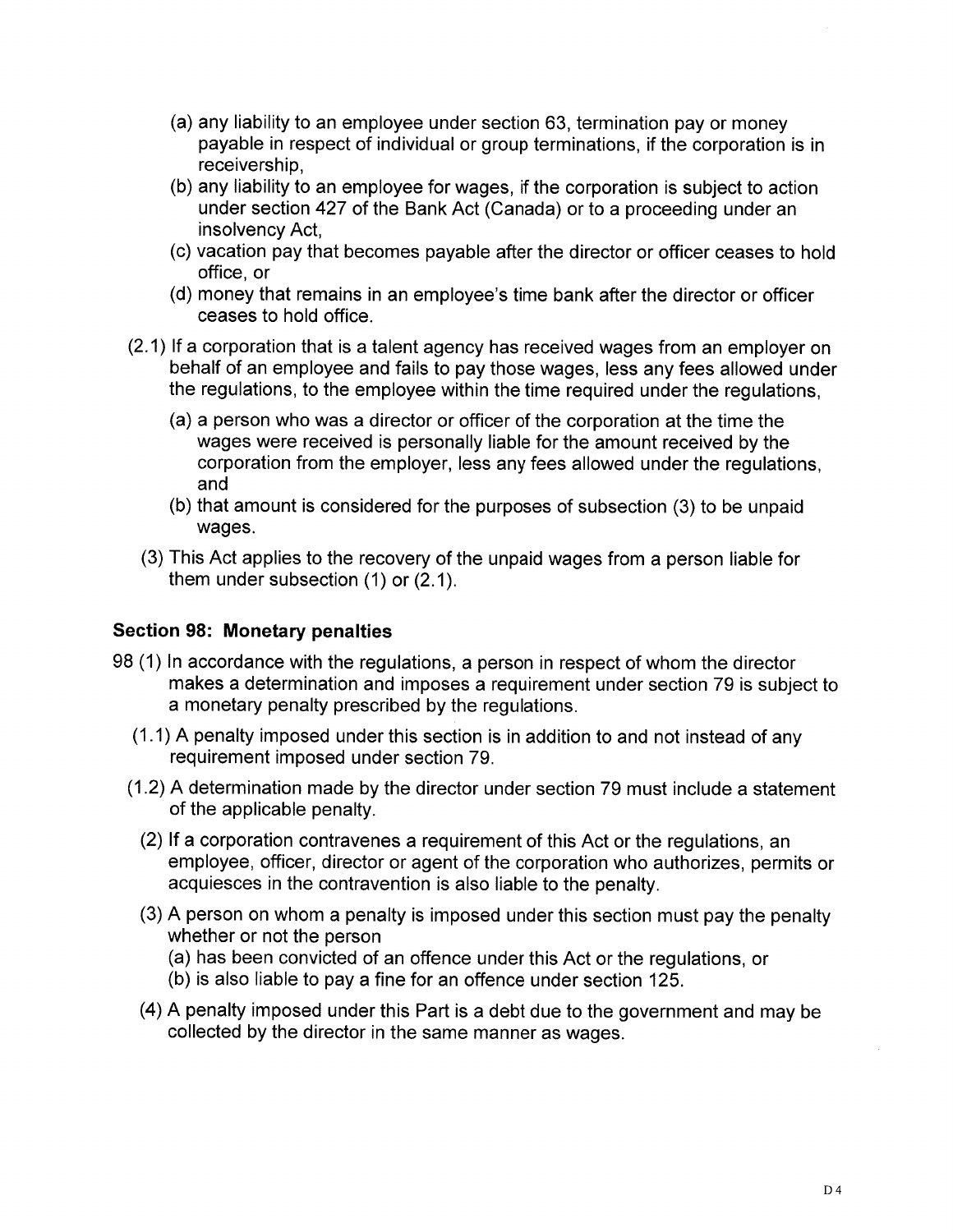Director of Employment Standards

# Reasons for the Determination

ER # 426308

Cinesite Vancouver lnc., formerly known as Nitrogen Studios Canada lnc

 $-$ and  $-$ 

Third Party Complainant

Delegate: Rodney J. Strandberg

Delegate of the Director of Employment Standards

Date of Decision: December 6, 2018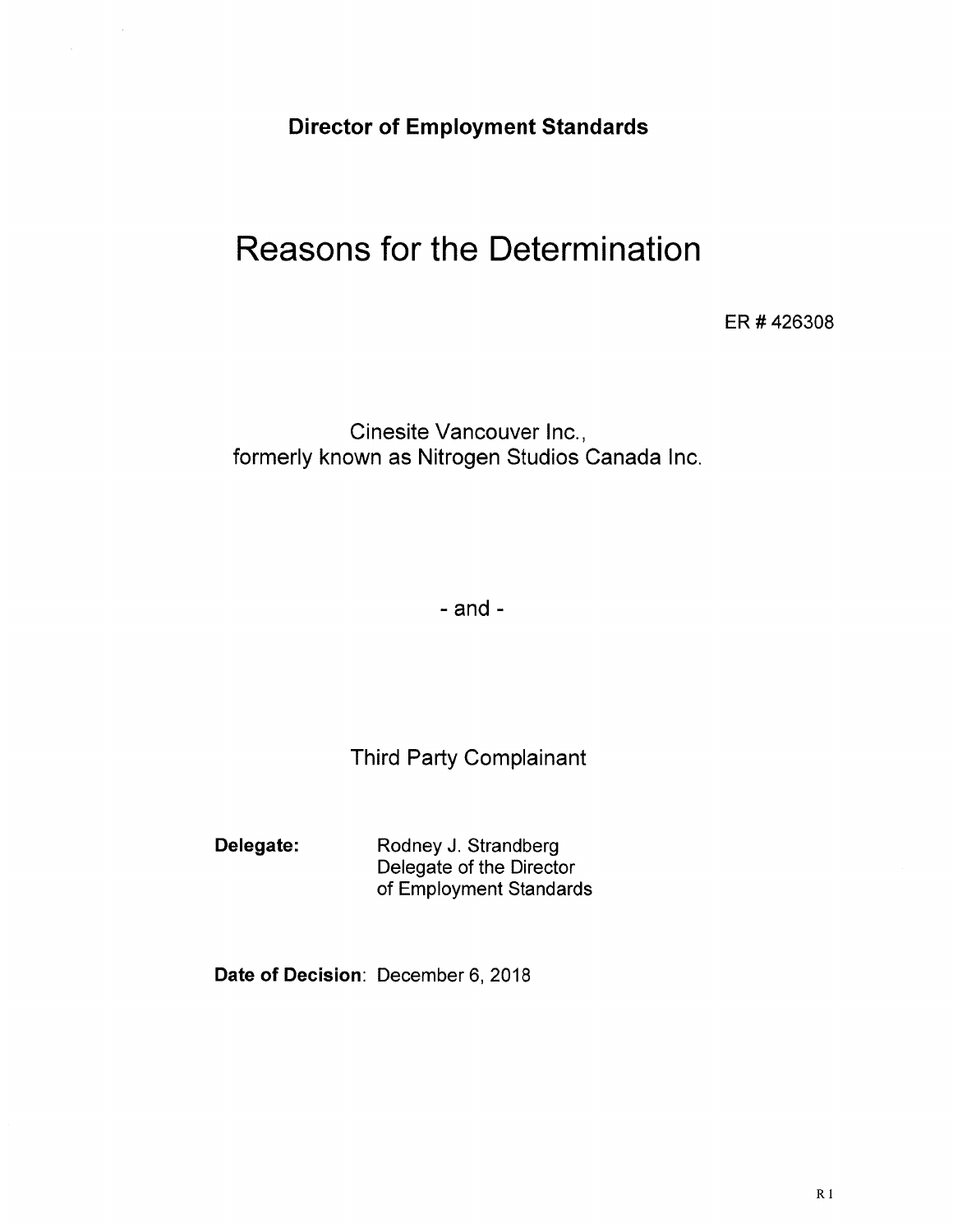# **l. INTRODUCTION**

On August 19,2016, the Director of Employment Standards received a third party complaint under section 74 of the *Employment Standards Act* (the "Act") alleging that Nitrogen Studios Canada Inc., now known as Cinesite Vancouver Inc. (the "Employer"), contravened the Act by failing to pay animators it employed in accordance with the Act.

I investigated this complaint pursuant to section 76 of the Act. These reasons set out the basis for my decision pursuant to section 81 of the Act.

# II. BACKGROUND

The Employer is a company incorporated under the laws of British Columbia. A BC Online: Registrar of Companies - Corporation Search conducted on May 16, 2018 indicates that it was incorporated on October <sup>7</sup>, 2003 (lncorporation Number 8C0678855). The Employer operated as Nitrogen Studios Canada lnc. when the Director received the complaint, changing its name to Cinesite Vancouver lnc. on July 17,2017. The Search identifies Antony Hunt and Duncan Rodger as its directors and Nicole Stinn as its CEO and president. The Employer operates an animation studio falling under the Act's jurisdiction.

## The Investiqation

The Employer provided payroll records and other documents, including employment agreements, addendums to these agreements, and Records of Employment. lt also made extensive submissions. I base my decision on the Employer's documents and submissions.

<sup>I</sup>reviewed the payroll records for a random sample of employees for a one-month period to assist in determining if the Employer was complying with the Act. My review showed that an employee working as an animator worked 12.5 hours on March 23, 2016. On April 1,2016, the Employer paid the employee one and one-half times the employee's regular wage time for all hours worked. lt did not pay the employee two times the regular wage for the half hour over 12 worked on March 23. This indicated that the Employer might not be paying overtime in accordance with section 40 of the Act.

I advised the Employer of this apparent contravention of the Act, asking for its response. My concern was that if, following a review of the limited employee sample, I identified what appeared to be an underpayment of overtime, the Employer might have a systemic problem with its payroll system affecting overtime wages earned by other employees. <sup>I</sup>gave the employer two options. lf it disagreed with my analysis, it could provide daily time records for all employees working more than 12 hours in a day, showing the amount of wages paid to each for those days, and I would investigate wages paid to these employees. lf it agreed, it could review its records and rectify any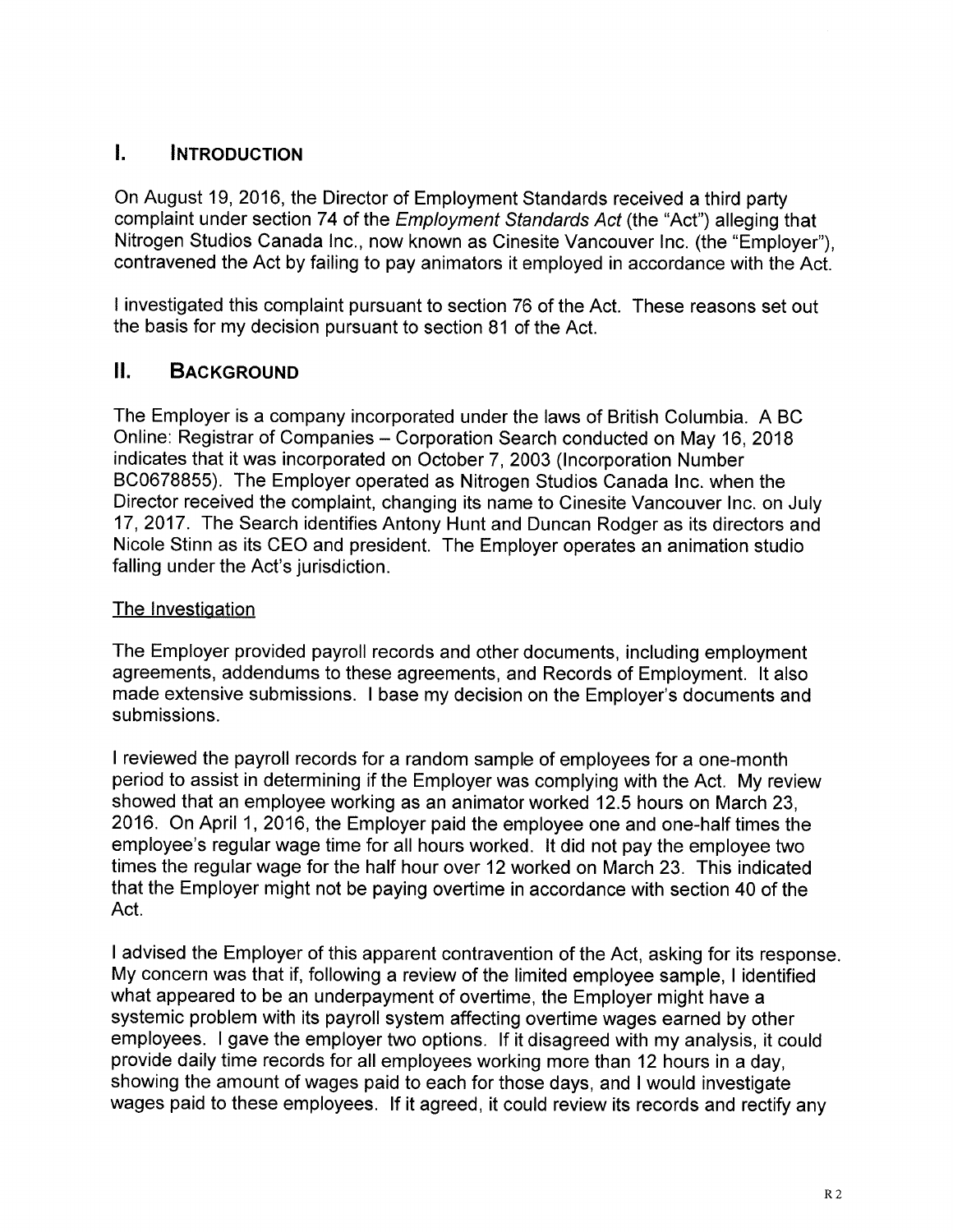errors by paying wages at the appropriate rates to any employees working more than <sup>12</sup> hours in a day.

The Employer acknowledged that it had not complied with section 40, advising me that section 37.8 of the Regulation exempted it from the requirement to comply with this section because it was a "high technology company" and its employees fell within the definition of a "high technology professional." lt noted that it paid employees overtime, calculated at 1.5 times their regular wage, in accordance with its overtime policy.

<sup>I</sup>asked the Employer to provide me evidence supporting its position that section 37.8 of the Regulation exempted it from complying with Part 4 of the Act. It did and, after considering it, I provided it with my preliminary finding that section 37.8 of the Regulation did not apply to it. I invited the Employer to provide me any additional evidence, or submissions it wished. lt responded, advising me that it had provided substantial evidence, and inquiring what "proof" the Director had to support my preliminary finding. lt provided no additional evidence for me to consider.

# lll. lssue

Does section 37.8 of the Regulation exempt the Employer from complying with Part 4 of the Act?

# IV. EVIDENCE AND ARGUMENT OF THE EMPLOYER

<sup>I</sup>advised the Employer of my investigation and provided it opportunities to provide all evidence it felt was relevant.

The Employer advised that film and television production companies contract with it to produce Computer Generated lmagery (CGl) animation to meet creative and technological needs for a film or television episode, which the production companies commercially market. CGI animation forms part of the final product, with others contributing script, voice, and sound production inputs. During the period addressed by my investigation, it was exclusively working on the feature film "Sausage Party."

The Employer stated that "All Nitrogen [the Employer's name at the time] employees use technology in their work, but team members also manipulate, change and create software programming tools, plug-ins, and processes in the production of animation." The vast majority are primarily engaged in designing, developing, and/or engineering information systems based on computer technologies, or technological products, producing CGI animation. Employees create effects through the manipulation of computer software programs, ensuring that the CGI objects adhere to physical laws and meet the design imagery required by clients. To achieve the desired output, employees manipulate software programs including "Maya" ,"Nuke", "Houdini", "Qube!", "Mari", "Arnold", and "Renderman" with plug-ins, applications that run inside the host application helping it perform additional tasks, or by designing computer codes or tools to achieve the desired output.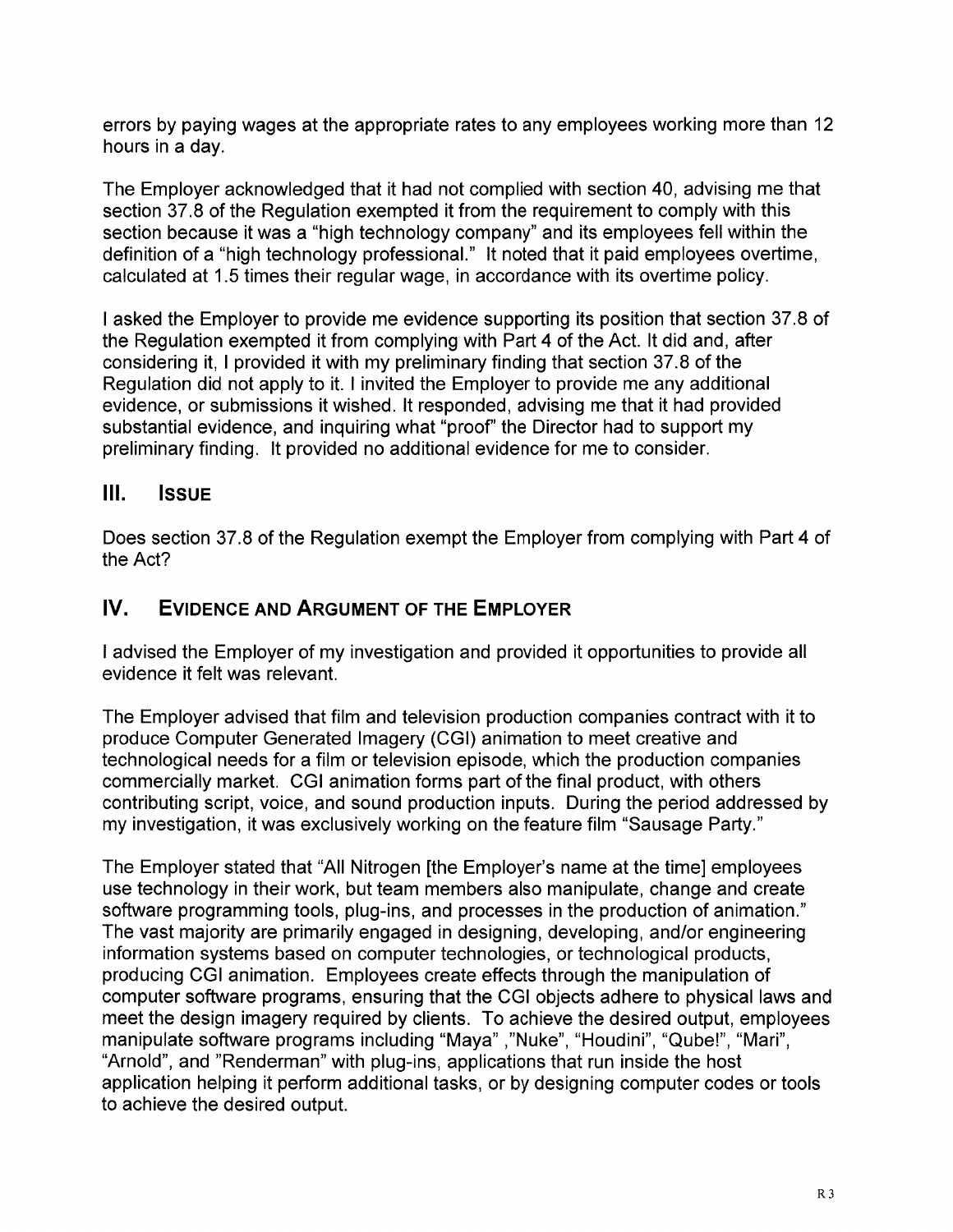The Employer provided job descriptions for its employees, including animators and for other occupations. In general, these descriptions require the employee to have proficiency in using a variety of named computer software programs, together with other skills including being well organized, skilled at communication, motivated, and able to work flexible hours, amongst other identified skills.

The Employer argued that section 37.8 of the Regulation originally referred to "computer animator" as a job title falling within the high technology exclusion. The Regulation was revised in 2003. The Employer provided material, including press releases and background information produced by the Government of British Columbia, associated with this revision. This material noted that the revision identified the work performed, and not an employee's job title, as the basis for determining if an employee was a "high technology professional." The Employer argued that this material suggested that the 2003 revision expanded the scope of the exclusion.

It argued that many of its employees including artists, painters, and technical directors fall within the definition of computer animator. These employees' duties require substantial design and development of information systems and technological products to achieve a desired result. lts sole business is the design, development, and engineering of information systems and technological products. lt qualifies as a "high technology company." Part 4 of the Act does not apply to it or its employees.

# V. FINDINGS AND ANALYSIS

The Act is remedial legislation conferring benefits on, and providing minimum standards for the employment of, employees to increase their economic security. lt extends minimum protections to all employees, exempting by regulation only limited classes of employees from these protections. Any doubt arising from difficulties of language is resolved in favour of extending protections to employees.

## Section 37.8 of the Requlation

The relevant parts of subsection 37.8 (1) of the Regulation are

**37.8. (1) In this section:** 

# "high technology professional" means any of the following:

(a) an employee who is primarily engaged in applying his or her specialized knowledge and professional judgment to investigate, analyze, design, develop, or engineer an information system that is based on computer and related technologies, or a prototype of such a system, but does not include a person employed to provide basic operational technical support; (b) an employee who is primarily engaged in applying his or her specialized knowledge and professional judgment to investigate, analyze, design, develop, engineer, integrate or implement a scientific or technological product, material,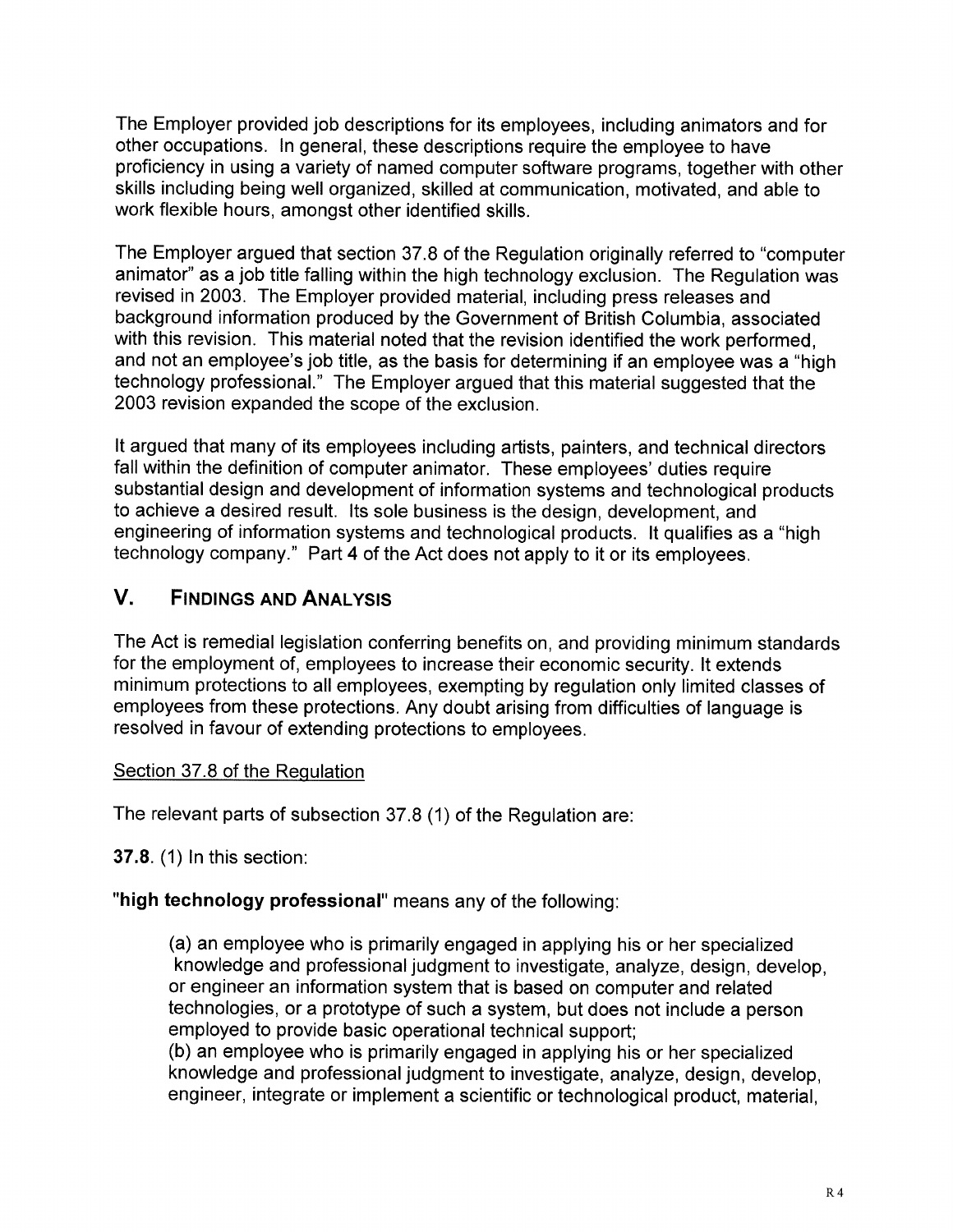device or process or a prototype of such a product, material, device or process, but does not include a person employed to provide basic operational technical support;

Subsection 37.8 (2) states that Part 4 of the Act, except for section 39 relating to excessive hours, does not apply to an employee who is a "high technology professional." The Employer has the onus of proving, on a balance of probabilities, that its employees fall within this definition and the exemption.

The Employer stated that it was a "high technology company." The definition of a "high technology company" in paragraph 37.8 (1), appears in paragraph 37.8 (3), relating to employees who are not a "high technology professional." The Employer's argument, and my analysis, relate to whether its employees are "high technology professionals." <sup>I</sup> do not need to consider whether the Employer is a "high technology company."

The definition of a "high technology professional" uses the word "means," not "includes." It is a closed definition and is restrictively interpreted. lt refers to the activities of employees working with information systems, paragraph 37.8 (1) (a), and those working with scientific or technological products, paragraph 37.8 (1) (b).

#### Paragraph  $37.8(1)(a)$

The Employer's position was that its employees fall within this exemption because their work required substantial design and development of information systems.

<sup>I</sup>consider an information system to be a system for creating, organizing, managing, preserving, or effectively using information to assist an organization to make decisions and to manage its business operations.

Creating CGI animation involves using computer software to create visual effects. I find that is unrelated to organizing information to assist an organization, whether the Employer or its clients, to make decisions or manage their operations. The definition of <sup>a</sup>"high technology professional" under paragraph 37.8 (1) (a), relating to employees working with information systems, does not apply to the Employer's employees.

#### Paragraph 37.8 (1) (b)

lf section 37.8 of the Regulation exempts the Employer from complying with Part 4 of the Act, it must be because its employees fall within this paragraph and are primarily engaged in applying their specialized knowledge and professional judgement in working with the scientific or technical items, or prototypes of the items listed in this paragraph.

The Employer's evidence regarding its employees'specialized knowledge is their employment agreements, job descriptions, and its written submissions. lt says that its employees working as animators fall within the exemption because the vast majority of them use computers or systems based on computer technologies, and technological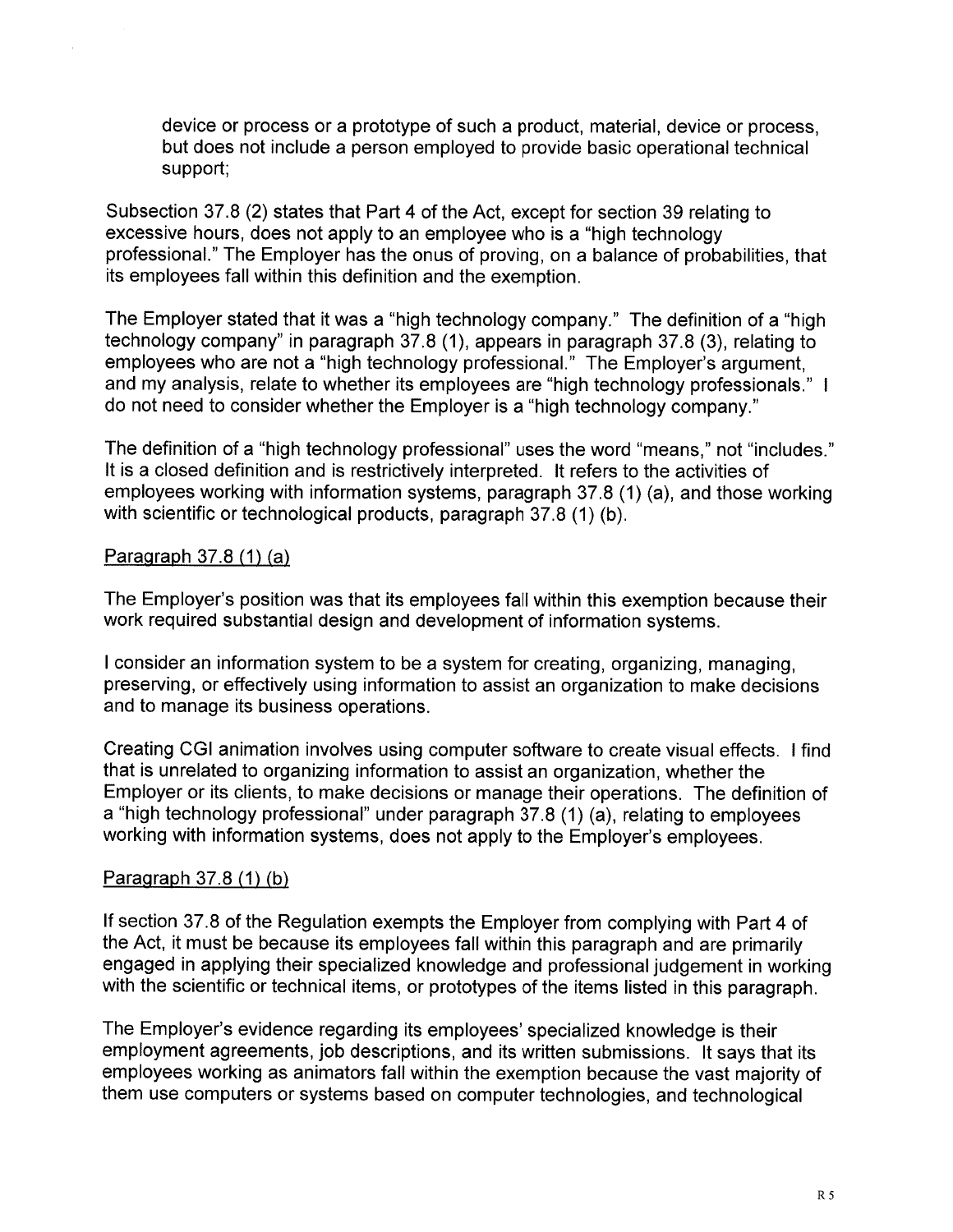products, to produce CGI animation to meet the needs of its clients by creating the appropriate images on a computer screen. They modify computer software by designing components known as a plug-ins that work with a computer program to achieve a desired result. lt argues that a commercially marketed, fully CGI animated feature film is materially similar to "games software," which the Director's Interpretation Guidelines Manual (lGM) defines as a technological product.

Certain aspects of the definition in Paragraph 37.8 (1) (b) do not apply to the Employer's employees.

The Oxford English dictionary defines "scientific" as relating to the structure and behavior of the natural or physical world. The IGM states that scientific or technological products may include microscopes, measurement devices for research and lab application as well as commercially marketed products such as drugs and medical devices. I find that the Employer's employees are not involved with scientific products, materials, devices, or processes or prototypes of these.

The Oxford English dictionary defines a "prototype" as a first or preliminary version from which other forms are developed or copied. The Employer's evidence is that its employees use commercially available software to produce visual effects. I find that the Employers employees are not engaged in applying their specialized knowledge and professional judgement in working with prototypes of the items listed in this paragraph. They use the final form of computer animation software and not prototypes of it.

If the exemption applies, the Employer's evidence must satisfy me that its employees are primarily engaged in applying their specialized knowledge and professional judgment to investigate, analyse, design, develop, engineer, integrate, or implement a technological product, material, device, or process.

The definition of "primarily engaged" means that the main purpose of an employee's work activities must be the activities listed in the definition. The Employer provided no time records, list of the employees' actual work, or any other evidence relevant to the question of the primary engagement of its employees in their activities. ln the absence of this, I am unable to conclude that its employees were primary engaged in activities that would bring them within the exemption. On this basis alone, the Employer has not discharged its onus to establish that its employees are "high technology employees" and, accordingly, I find that it must comply with section 40 of the Act.

The Employer's evidence of the software programming tools its employees developed is of little evidentiary value. There is no evidence regarding when, where or which employees, employed in what capacity, developed them. There is, additionally, no evidence about the amount of time any of the employees spent developing these tools, or how the Employer tracked or defined this work to allow me to conclude that the employees were primarily engaged in these activities. lt provided no evidence that the development of these tools was a primary component of their work. I conclude that developing these tools was not the primary focus of the employees' work. I find that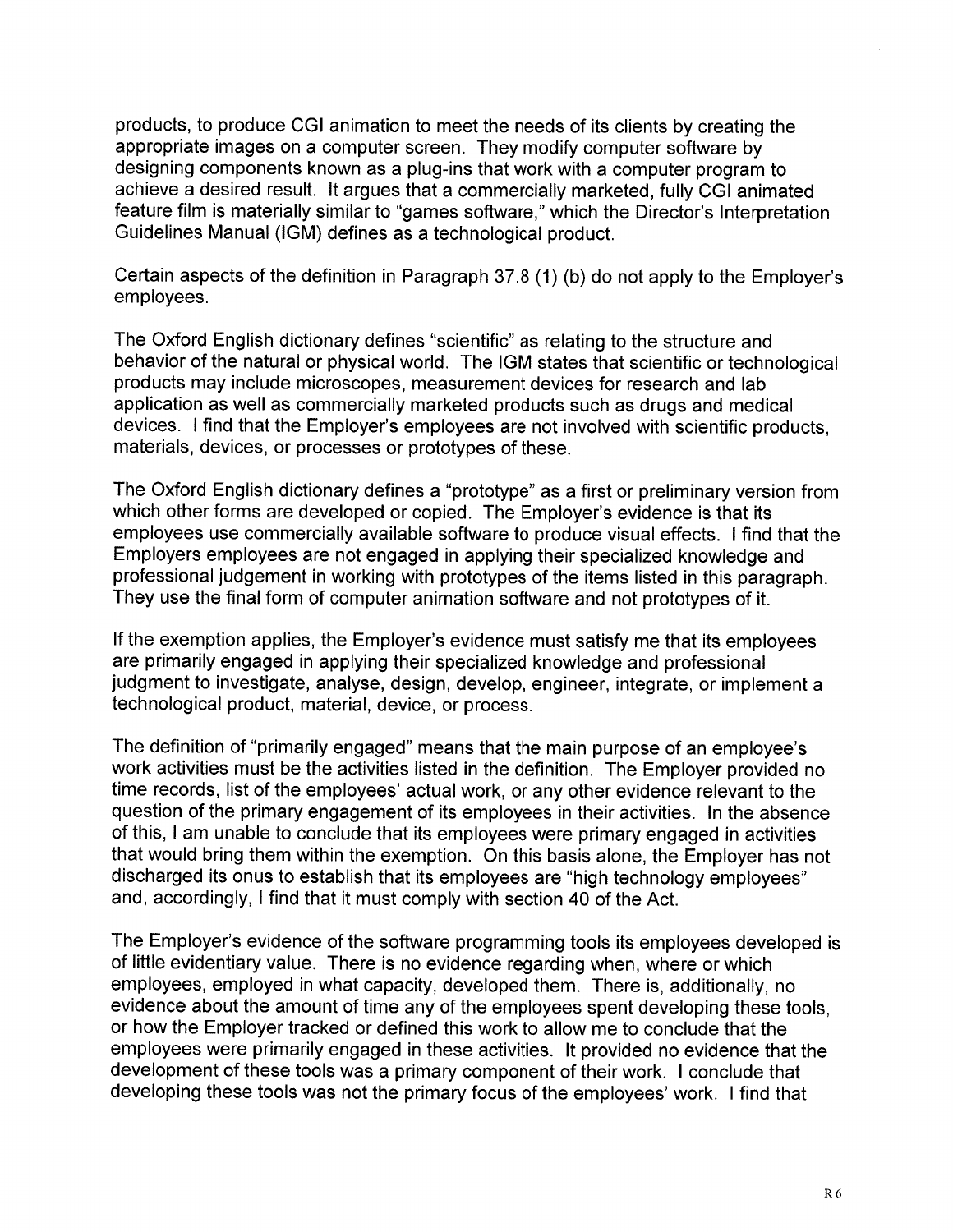their primary work responsibilities did not involve developing tools to create CGI animation and that the development of these tools was incidental to their primary work. I find that their primary job duties were using commercially available computer software developed by others to create CGI effects.

Employees to whom the exemption applies initiate and develop technological products, materials, devices, or processes before a product is made available for sale until its introduction to the market. All of the nouns used, "investigate, analyse, design, develop, engineer, integrate, or implement" belong to a class of activities relating to the creation and early development of technological products, materials, devices, or processes, and not to using the products, materials, devices, or processes available in the market. <sup>I</sup> find that the Employer's employees are end users of technological products, materials, devices, or processes, and are not involved in creating or developing them.

<sup>I</sup>reject the Employer's suggestion that a commercially generated fully CGI animated feature film is materially the same as "games software." The Employer does not handle final voice or sound production or general script writing for a film or television episode. Without overall responsibility for the final product, creating CGI animation as part of the production of a television episode or film is not materially similar to developing "games software." I find that "games software" is a self-contained, complete final product whereas CGI animation represents only a component of a finished film or television episode.

The Employer argued that the revision of the Regulation in 2003 expanded the exemption and that I should conclude that animators remain within the definition of a "high technology professional. "

<sup>I</sup>attach little weight to press releases, background information, or commentator's opinions regarding the revision. The revision simply acknowledged that the content of an employee's work and specific duties, and not the employee's job title, that determines if an employee is a "high technology professional."

Not every employee using computer technology or technological products in his or her work is a "high technology professional." lf this were correct, every employee using in his or her employment, a computer, telephone, or motor vehicle would fall within the exemption.

Although the Employer's employees use computers or software in their work, persons other than its employees design, test, and produce the computers and the software used. I find that the Employer's employees are not making substantial or fundamental changes to the operation of computer software programs. I find that they are providing these programs with information needed to ensure the programs provide the desired output. In creating the desired visual effects, they use their judgment and skills to test and change the input to the programs. While computers and computer software facilitates this work, the employees are not primarily involved in developing, assessing, or analysing either computer systems or programs. They are creating visual images